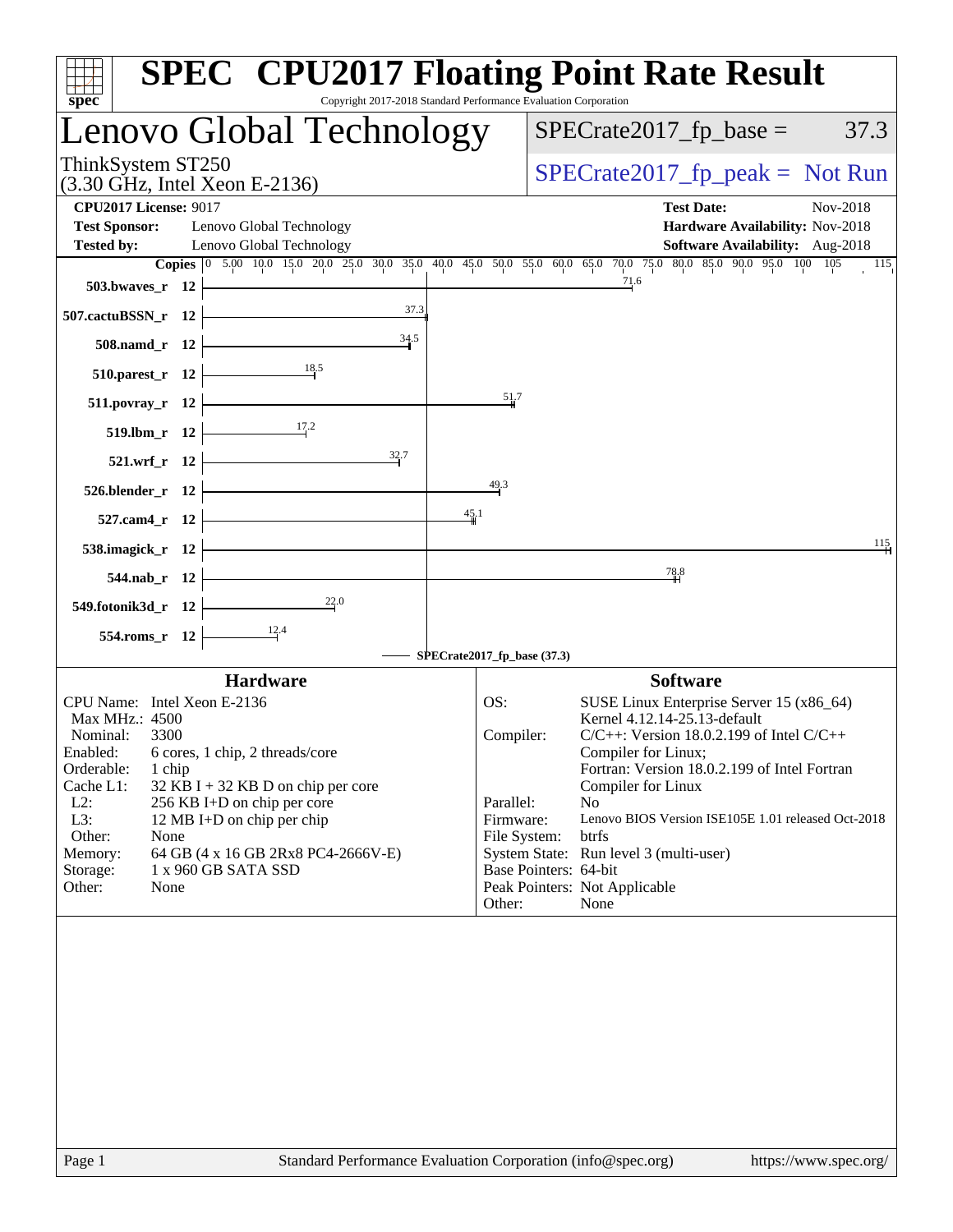

# Lenovo Global Technology

(3.30 GHz, Intel Xeon E-2136)

ThinkSystem ST250  $SPECrate2017$  fp\_peak = Not Run

 $SPECTate2017<sub>fp</sub> base =  $37.3$$ 

**[Test Sponsor:](http://www.spec.org/auto/cpu2017/Docs/result-fields.html#TestSponsor)** Lenovo Global Technology **[Hardware Availability:](http://www.spec.org/auto/cpu2017/Docs/result-fields.html#HardwareAvailability)** Nov-2018 **[Tested by:](http://www.spec.org/auto/cpu2017/Docs/result-fields.html#Testedby)** Lenovo Global Technology **[Software Availability:](http://www.spec.org/auto/cpu2017/Docs/result-fields.html#SoftwareAvailability)** Aug-2018

**[CPU2017 License:](http://www.spec.org/auto/cpu2017/Docs/result-fields.html#CPU2017License)** 9017 **[Test Date:](http://www.spec.org/auto/cpu2017/Docs/result-fields.html#TestDate)** Nov-2018

### **[Results Table](http://www.spec.org/auto/cpu2017/Docs/result-fields.html#ResultsTable)**

|                          | <b>Base</b>    |                |            |                |       | <b>Peak</b>    |       |               |                |              |                |              |                |              |
|--------------------------|----------------|----------------|------------|----------------|-------|----------------|-------|---------------|----------------|--------------|----------------|--------------|----------------|--------------|
| <b>Benchmark</b>         | <b>Copies</b>  | <b>Seconds</b> | Ratio      | <b>Seconds</b> | Ratio | <b>Seconds</b> | Ratio | <b>Copies</b> | <b>Seconds</b> | <b>Ratio</b> | <b>Seconds</b> | <b>Ratio</b> | <b>Seconds</b> | <b>Ratio</b> |
| 503.bwayes_r             | 12             | 1681           | 71.6       | 1681           | 71.6  | 1681           | 71.6  |               |                |              |                |              |                |              |
| 507.cactuBSSN r          | 12             | 406            | 37.4       | 410            | 37.0  | 407            | 37.3  |               |                |              |                |              |                |              |
| 508.namd_r               | 12             | 331            | 34.5       | 333            | 34.3  | 330            | 34.6  |               |                |              |                |              |                |              |
| 510.parest_r             | 12             | 1698           | 18.5       | 1685           | 18.6  | 1694           | 18.5  |               |                |              |                |              |                |              |
| 511.povray_r             | 12             | 544            | 51.5       | 540            | 51.9  | 542            | 51.7  |               |                |              |                |              |                |              |
| 519.lbm r                | 12             | 735            | 17.2       | 734            | 17.2  | 735            | 17.2  |               |                |              |                |              |                |              |
| $521$ .wrf r             | 12             | 823            | 32.7       | 822            | 32.7  | 821            | 32.7  |               |                |              |                |              |                |              |
| 526.blender_r            | 12             | 369            | 49.5       | 371            | 49.3  | 370            | 49.3  |               |                |              |                |              |                |              |
| $527.cam4_r$             | 12             | 465            | 45.1       | 463            | 45.3  | 468            | 44.8  |               |                |              |                |              |                |              |
| 538.imagick_r            | 12             | 260            | <b>115</b> | 262            | 114   | 260            | 115   |               |                |              |                |              |                |              |
| $544$ .nab_r             | 12             | 256            | 78.8       | 257            | 78.5  | 254            | 79.5  |               |                |              |                |              |                |              |
| 549.fotonik3d r          | 12             | 2121           | 22.0       | 2123           | 22.0  | 2123           | 22.0  |               |                |              |                |              |                |              |
| $554$ .roms $r$          | 12             | 1532           | 12.4       | 1540           | 12.4  | 1534           | 12.4  |               |                |              |                |              |                |              |
| $SPECrate2017$ fp base = |                |                | 37.3       |                |       |                |       |               |                |              |                |              |                |              |
| $SPECrate2017_fp_peak =$ | <b>Not Run</b> |                |            |                |       |                |       |               |                |              |                |              |                |              |

Results appear in the [order in which they were run.](http://www.spec.org/auto/cpu2017/Docs/result-fields.html#RunOrder) Bold underlined text [indicates a median measurement.](http://www.spec.org/auto/cpu2017/Docs/result-fields.html#Median)

### **[Submit Notes](http://www.spec.org/auto/cpu2017/Docs/result-fields.html#SubmitNotes)**

 The taskset mechanism was used to bind copies to processors. The config file option 'submit' was used to generate taskset commands to bind each copy to a specific processor. For details, please see the config file.

### **[Operating System Notes](http://www.spec.org/auto/cpu2017/Docs/result-fields.html#OperatingSystemNotes)**

Stack size set to unlimited using "ulimit -s unlimited"

### **[General Notes](http://www.spec.org/auto/cpu2017/Docs/result-fields.html#GeneralNotes)**

Environment variables set by runcpu before the start of the run: LD\_LIBRARY\_PATH = "/home/cpu2017-1.0.5-ic18.0u2/lib/ia32:/home/cpu2017-1.0.5-ic18.0u2/lib/intel64" LD\_LIBRARY\_PATH = "\$LD\_LIBRARY\_PATH:/home/cpu2017-1.0.5-ic18.0u2/je5.0.1-32:/home/cpu2017-1.0.5-ic18.0u2/je5.0.1-64"

 Binaries compiled on a system with 1x Intel Core i7-6700K CPU + 32GB RAM memory using Redhat Enterprise Linux 7.5 Transparent Huge Pages enabled by default Prior to runcpu invocation Filesystem page cache synced and cleared with: sync; echo 3> /proc/sys/vm/drop\_caches Yes: The test sponsor attests, as of date of publication, that CVE-2017-5754 (Meltdown) is mitigated in the system as tested and documented. Yes: The test sponsor attests, as of date of publication, that CVE-2017-5753 (Spectre variant 1)

**(Continued on next page)**

| Page 2 | Standard Performance Evaluation Corporation (info@spec.org) | https://www.spec.org/ |
|--------|-------------------------------------------------------------|-----------------------|
|--------|-------------------------------------------------------------|-----------------------|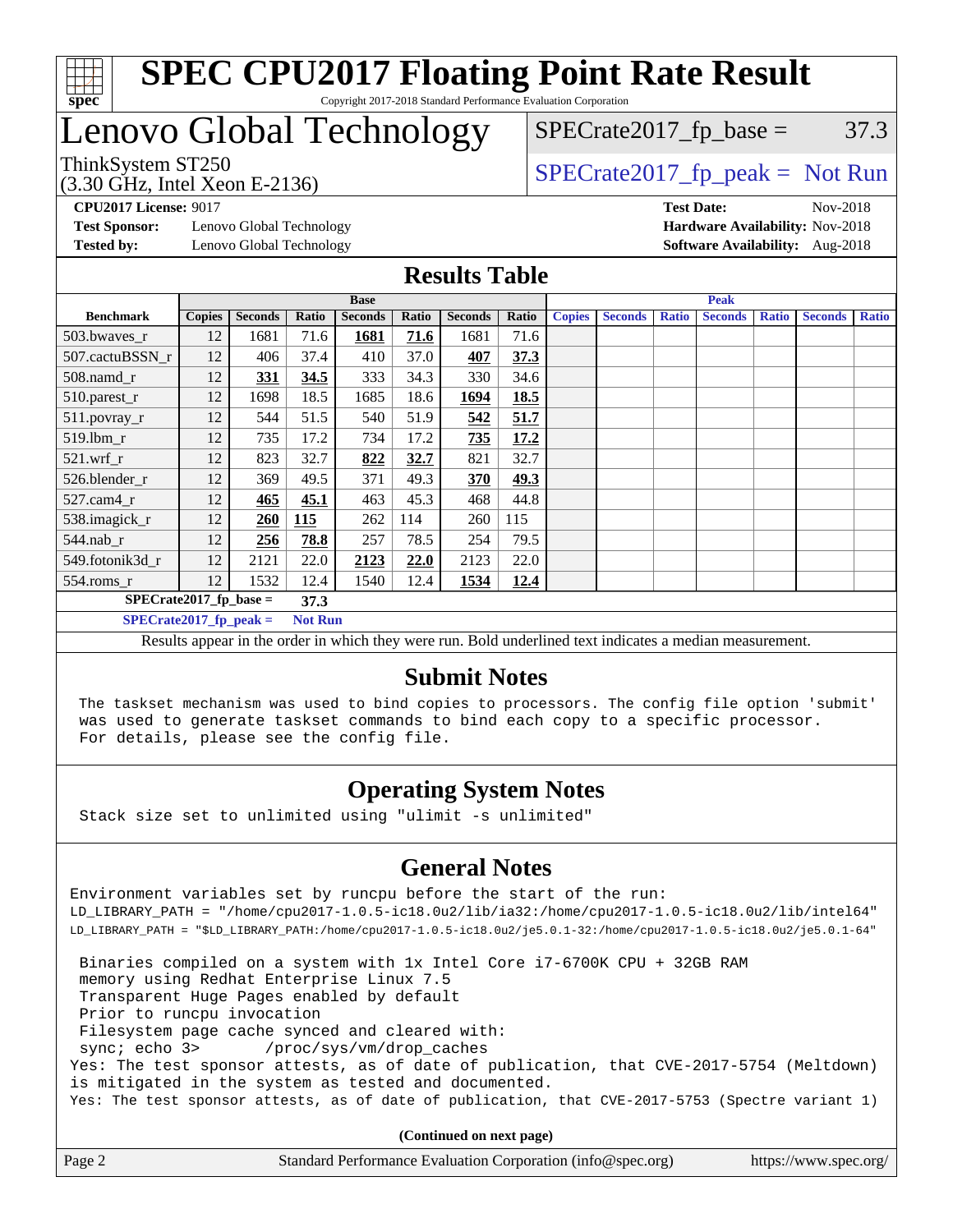

# Lenovo Global Technology

ThinkSystem ST250  $SPECrate2017$  fp\_peak = Not Run

(3.30 GHz, Intel Xeon E-2136)

 $SPECTate2017<sub>fp</sub> base =  $37.3$$ 

**[Test Sponsor:](http://www.spec.org/auto/cpu2017/Docs/result-fields.html#TestSponsor)** Lenovo Global Technology **[Hardware Availability:](http://www.spec.org/auto/cpu2017/Docs/result-fields.html#HardwareAvailability)** Nov-2018 **[Tested by:](http://www.spec.org/auto/cpu2017/Docs/result-fields.html#Testedby)** Lenovo Global Technology **[Software Availability:](http://www.spec.org/auto/cpu2017/Docs/result-fields.html#SoftwareAvailability)** Aug-2018

**[CPU2017 License:](http://www.spec.org/auto/cpu2017/Docs/result-fields.html#CPU2017License)** 9017 **[Test Date:](http://www.spec.org/auto/cpu2017/Docs/result-fields.html#TestDate)** Nov-2018

### **[General Notes \(Continued\)](http://www.spec.org/auto/cpu2017/Docs/result-fields.html#GeneralNotes)**

is mitigated in the system as tested and documented. Yes: The test sponsor attests, as of date of publication, that CVE-2017-5715 (Spectre variant 2) is mitigated in the system as tested and documented.

### **[Platform Notes](http://www.spec.org/auto/cpu2017/Docs/result-fields.html#PlatformNotes)**

Page 3 Standard Performance Evaluation Corporation [\(info@spec.org\)](mailto:info@spec.org) <https://www.spec.org/> BIOS configuration: Choose Operating Mode set to Maximum Performance Choose Operating Mode set to Custom Mode CPU P-state Control set to Legacy Sysinfo program /home/cpu2017-1.0.5-ic18.0u2/bin/sysinfo Rev: r5974 of 2018-05-19 9bcde8f2999c33d61f64985e45859ea9 running on linux-nnmv Tue Nov 27 13:55:05 2018 SUT (System Under Test) info as seen by some common utilities. For more information on this section, see <https://www.spec.org/cpu2017/Docs/config.html#sysinfo> From /proc/cpuinfo model name : Intel(R) Xeon(R) E-2136 CPU @ 3.30GHz 1 "physical id"s (chips) 12 "processors" cores, siblings (Caution: counting these is hw and system dependent. The following excerpts from /proc/cpuinfo might not be reliable. Use with caution.) cpu cores : 6 siblings : 12 physical 0: cores 0 1 2 3 4 5 From lscpu: Architecture: x86\_64 CPU op-mode(s): 32-bit, 64-bit Byte Order: Little Endian  $CPU(s):$  12 On-line CPU(s) list: 0-11 Thread(s) per core: 2 Core(s) per socket: 6 Socket(s): 1 NUMA node(s): 1 Vendor ID: GenuineIntel CPU family: 6 Model: 158<br>Model name: 1158  $Intel(R)$  Xeon(R) E-2136 CPU @ 3.30GHz Stepping: 10 CPU MHz: 3300.000 CPU max MHz: 4500.0000 CPU min MHz: 800.0000 **(Continued on next page)**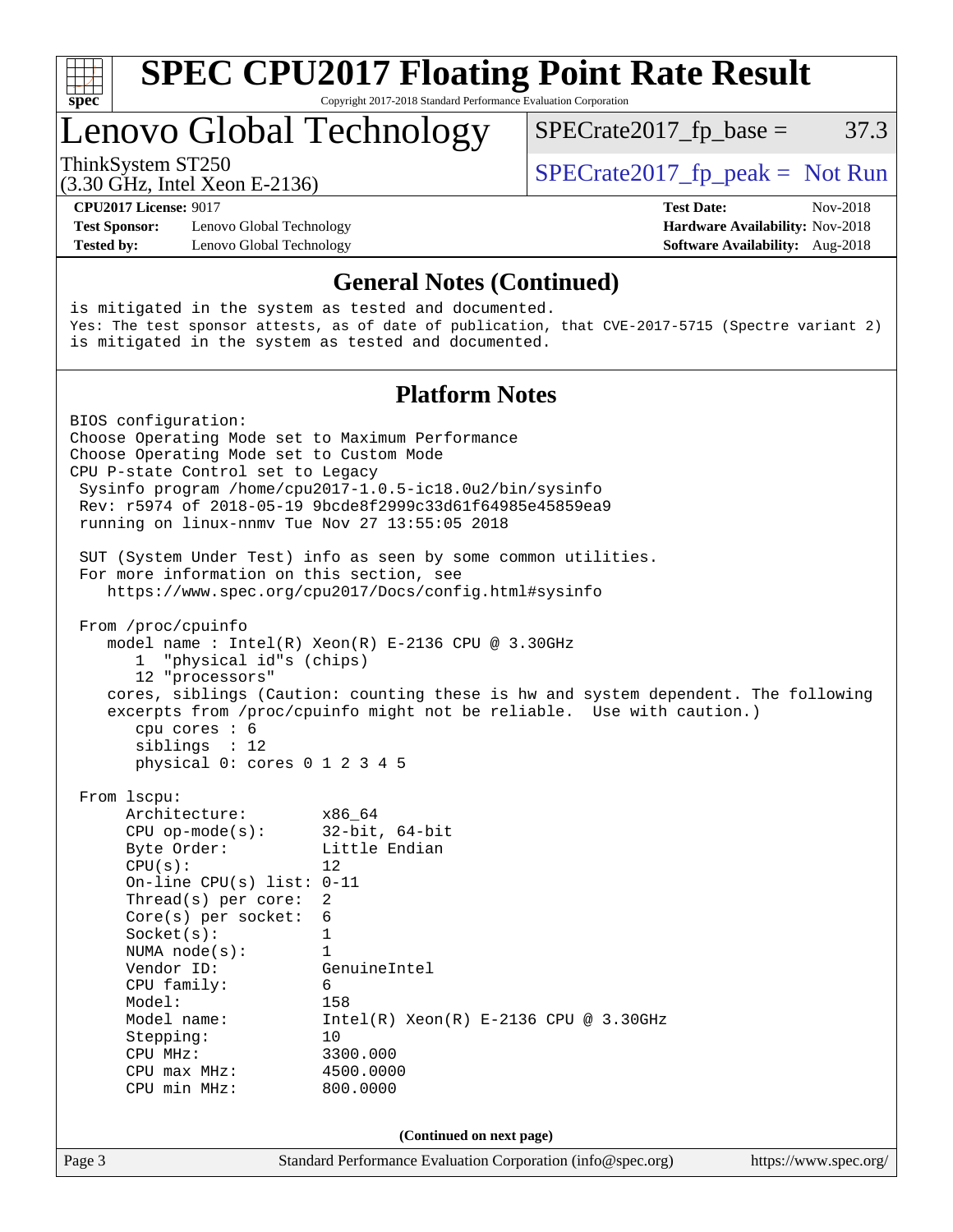

Lenovo Global Technology

 $SPECTate2017<sub>fp</sub> base =  $37.3$$ 

(3.30 GHz, Intel Xeon E-2136)

ThinkSystem ST250  $SPECrate2017$  fp\_peak = Not Run

**[CPU2017 License:](http://www.spec.org/auto/cpu2017/Docs/result-fields.html#CPU2017License)** 9017 **[Test Date:](http://www.spec.org/auto/cpu2017/Docs/result-fields.html#TestDate)** Nov-2018

**[Test Sponsor:](http://www.spec.org/auto/cpu2017/Docs/result-fields.html#TestSponsor)** Lenovo Global Technology **[Hardware Availability:](http://www.spec.org/auto/cpu2017/Docs/result-fields.html#HardwareAvailability)** Nov-2018 **[Tested by:](http://www.spec.org/auto/cpu2017/Docs/result-fields.html#Testedby)** Lenovo Global Technology **[Software Availability:](http://www.spec.org/auto/cpu2017/Docs/result-fields.html#SoftwareAvailability)** Aug-2018

**[Platform Notes \(Continued\)](http://www.spec.org/auto/cpu2017/Docs/result-fields.html#PlatformNotes)**

 BogoMIPS: 6624.00 Virtualization: VT-x L1d cache: 32K L1i cache: 32K L2 cache: 256K L3 cache: 12288K NUMA node0 CPU(s): 0-11

Flags: fpu vme de pse tsc msr pae mce cx8 apic sep mtrr pge mca cmov pat pse36 clflush dts acpi mmx fxsr sse sse2 ss ht tm pbe syscall nx pdpe1gb rdtscp lm constant\_tsc art arch\_perfmon pebs bts rep\_good nopl xtopology nonstop\_tsc cpuid aperfmperf tsc\_known\_freq pni pclmulqdq dtes64 monitor ds\_cpl vmx smx est tm2 ssse3 sdbg fma cx16 xtpr pdcm pcid sse4\_1 sse4\_2 x2apic movbe popcnt tsc\_deadline\_timer aes xsave avx f16c rdrand lahf\_lm abm 3dnowprefetch cpuid\_fault epb invpcid\_single pti ssbd ibrs ibpb stibp tpr\_shadow vnmi flexpriority ept vpid fsgsbase tsc\_adjust bmi1 hle avx2 smep bmi2 erms invpcid rtm mpx rdseed adx smap clflushopt intel\_pt xsaveopt xsavec xgetbv1 xsaves dtherm ida arat pln pts hwp hwp\_notify hwp\_act\_window hwp\_epp flush\_l1d

 /proc/cpuinfo cache data cache size : 12288 KB

 From numactl --hardware WARNING: a numactl 'node' might or might not correspond to a physical chip. available: 1 nodes (0) node 0 cpus: 0 1 2 3 4 5 6 7 8 9 10 11 node 0 size: 64365 MB

 node 0 free: 62855 MB node distances: node 0

0: 10

 From /proc/meminfo MemTotal: 65910156 kB HugePages\_Total: 0 Hugepagesize: 2048 kB

 From /etc/\*release\* /etc/\*version\* os-release: NAME="SLES" VERSION="15" VERSION\_ID="15" PRETTY\_NAME="SUSE Linux Enterprise Server 15" ID="sles" ID\_LIKE="suse" ANSI\_COLOR="0;32" CPE\_NAME="cpe:/o:suse:sles:15"

**(Continued on next page)**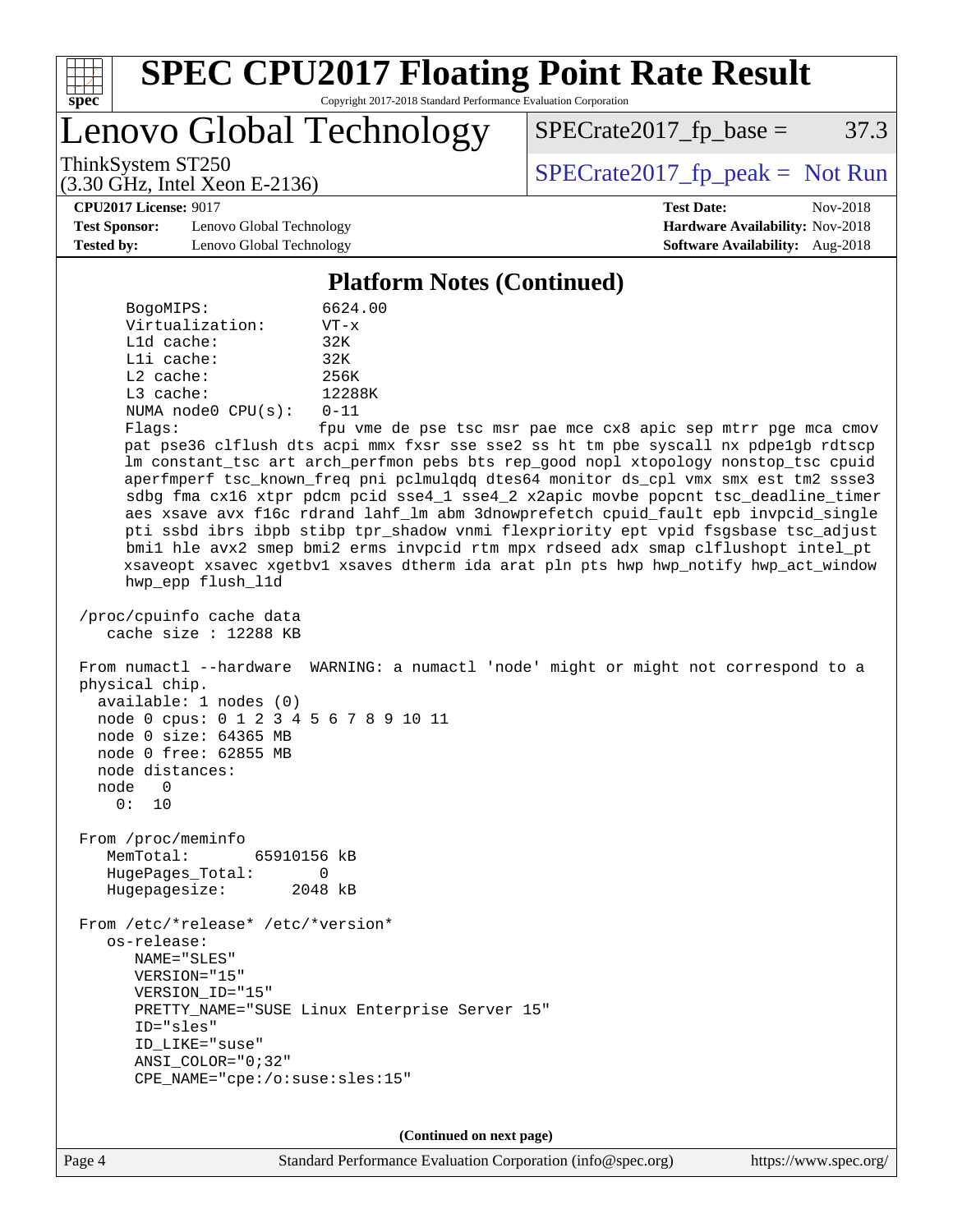| <b>SPEC CPU2017 Floating Point Rate Result</b>                                                                                                                                                                                                                                                                                                                                                                                                          |                                        |  |  |  |  |  |  |
|---------------------------------------------------------------------------------------------------------------------------------------------------------------------------------------------------------------------------------------------------------------------------------------------------------------------------------------------------------------------------------------------------------------------------------------------------------|----------------------------------------|--|--|--|--|--|--|
| Copyright 2017-2018 Standard Performance Evaluation Corporation<br>$SDec^*$<br>$SPECrate2017_fp\_base =$<br>37.3                                                                                                                                                                                                                                                                                                                                        |                                        |  |  |  |  |  |  |
| Lenovo Global Technology                                                                                                                                                                                                                                                                                                                                                                                                                                |                                        |  |  |  |  |  |  |
| ThinkSystem ST250<br>$(3.30$ GHz, Intel Xeon E-2136)                                                                                                                                                                                                                                                                                                                                                                                                    | $SPECrate2017fr peak = Not Run$        |  |  |  |  |  |  |
| <b>CPU2017 License: 9017</b>                                                                                                                                                                                                                                                                                                                                                                                                                            | <b>Test Date:</b><br>Nov-2018          |  |  |  |  |  |  |
| <b>Test Sponsor:</b><br>Lenovo Global Technology                                                                                                                                                                                                                                                                                                                                                                                                        | Hardware Availability: Nov-2018        |  |  |  |  |  |  |
| Lenovo Global Technology<br><b>Tested by:</b>                                                                                                                                                                                                                                                                                                                                                                                                           | <b>Software Availability:</b> Aug-2018 |  |  |  |  |  |  |
| <b>Platform Notes (Continued)</b>                                                                                                                                                                                                                                                                                                                                                                                                                       |                                        |  |  |  |  |  |  |
| uname $-a$ :<br>Linux linux-nnmv 4.12.14-25.13-default #1 SMP Tue Aug 14 15:07:35 UTC 2018 (947aa51)<br>x86_64 x86_64 x86_64 GNU/Linux<br>Kernel self-reported vulnerability status:                                                                                                                                                                                                                                                                    |                                        |  |  |  |  |  |  |
| $CVE-2017-5754$ (Meltdown):<br>Mitigation: PTI<br>CVE-2017-5753 (Spectre variant 1): Mitigation: __user pointer sanitization<br>CVE-2017-5715 (Spectre variant 2): Mitigation: Indirect Branch Restricted Speculation,<br>IBPB, IBRS_FW                                                                                                                                                                                                                 |                                        |  |  |  |  |  |  |
| run-level 3 Nov 27 10:00                                                                                                                                                                                                                                                                                                                                                                                                                                |                                        |  |  |  |  |  |  |
| SPEC is set to: /home/cpu2017-1.0.5-ic18.0u2<br>Filesystem<br>Size Used Avail Use% Mounted on<br>Type<br>/dev/sda2<br>btrfs 895G<br>18G 876G<br>2% /home                                                                                                                                                                                                                                                                                                |                                        |  |  |  |  |  |  |
| Additional information from dmidecode follows. WARNING: Use caution when you interpret<br>this section. The 'dmidecode' program reads system data which is "intended to allow<br>hardware to be accurately determined", but the intent may not be met, as there are<br>frequent changes to hardware, firmware, and the "DMTF SMBIOS" standard.<br>BIOS Lenovo - [ISE105E-1.01] - 10/11/2018<br>Memory:<br>4x Micron 18ASF2G72AZ-2G6D1 16 GB 2 rank 2666 |                                        |  |  |  |  |  |  |
| (End of data from sysinfo program)                                                                                                                                                                                                                                                                                                                                                                                                                      |                                        |  |  |  |  |  |  |

# **[Compiler Version Notes](http://www.spec.org/auto/cpu2017/Docs/result-fields.html#CompilerVersionNotes)**

| CC.    | $519.1$ bm_r(base) $538.imagick_r(base)$ $544.nab_r(base)$                                    |  |
|--------|-----------------------------------------------------------------------------------------------|--|
|        | icc (ICC) 18.0.2 20180210<br>Copyright (C) 1985-2018 Intel Corporation. All rights reserved.  |  |
|        | CXXC 508. namd $r(base)$ 510. parest $r(base)$                                                |  |
|        | icpc (ICC) 18.0.2 20180210<br>Copyright (C) 1985-2018 Intel Corporation. All rights reserved. |  |
| CC.    | 511.povray r(base) 526.blender r(base)                                                        |  |
|        | (Continued on next page)                                                                      |  |
| Page 5 | Standard Performance Evaluation Corporation (info@spec.org)<br>https://www.spec.org/          |  |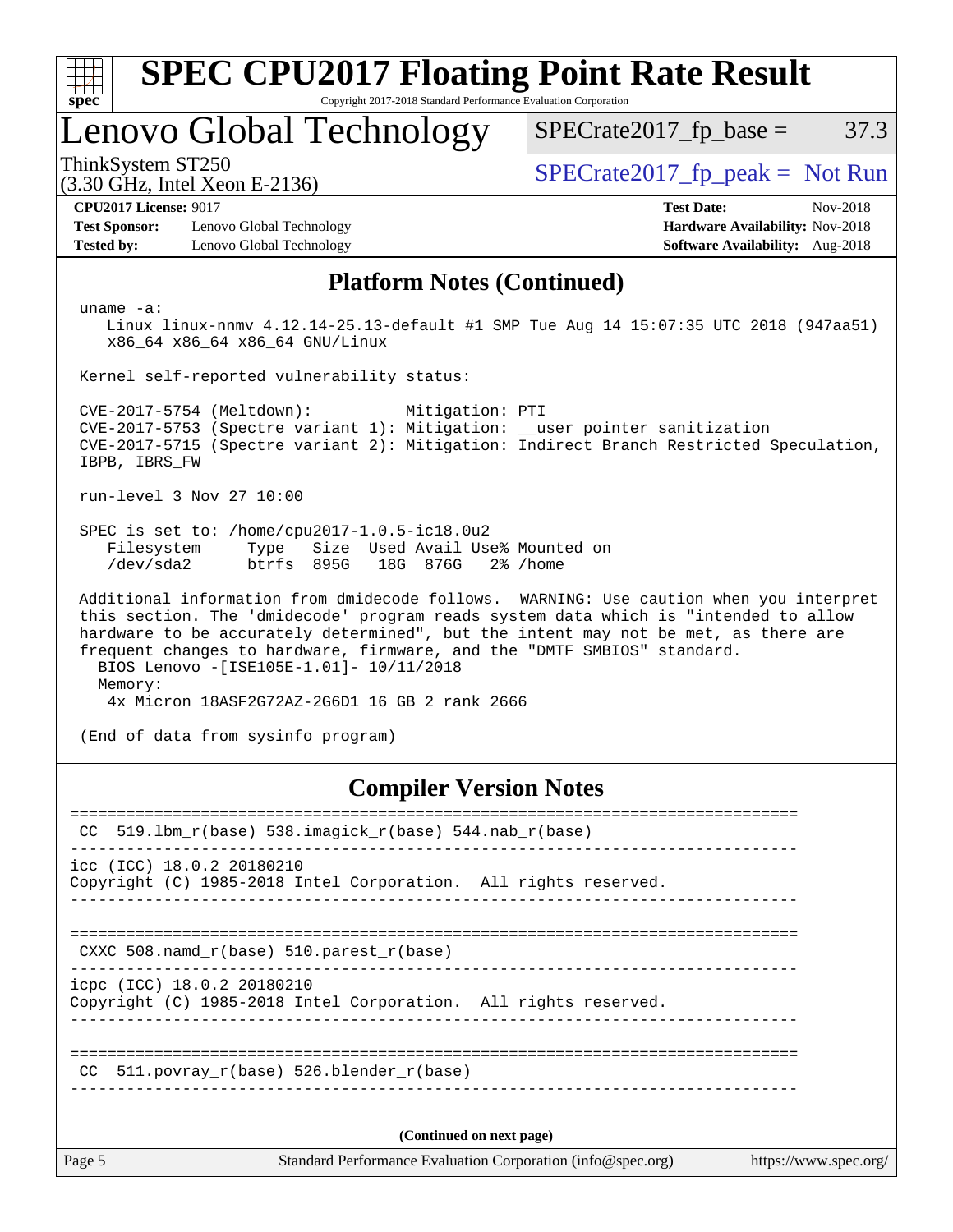

# **[SPEC CPU2017 Floating Point Rate Result](http://www.spec.org/auto/cpu2017/Docs/result-fields.html#SPECCPU2017FloatingPointRateResult)**

Copyright 2017-2018 Standard Performance Evaluation Corporation

# Lenovo Global Technology

 $SPECTate2017_fp\_base = 37.3$ 

(3.30 GHz, Intel Xeon E-2136)

 $SPECrate2017_fp\_peak = Not Run$ 

**[Test Sponsor:](http://www.spec.org/auto/cpu2017/Docs/result-fields.html#TestSponsor)** Lenovo Global Technology **[Hardware Availability:](http://www.spec.org/auto/cpu2017/Docs/result-fields.html#HardwareAvailability)** Nov-2018 **[Tested by:](http://www.spec.org/auto/cpu2017/Docs/result-fields.html#Testedby)** Lenovo Global Technology **[Software Availability:](http://www.spec.org/auto/cpu2017/Docs/result-fields.html#SoftwareAvailability)** Aug-2018

**[CPU2017 License:](http://www.spec.org/auto/cpu2017/Docs/result-fields.html#CPU2017License)** 9017 **[Test Date:](http://www.spec.org/auto/cpu2017/Docs/result-fields.html#TestDate)** Nov-2018

### **[Compiler Version Notes \(Continued\)](http://www.spec.org/auto/cpu2017/Docs/result-fields.html#CompilerVersionNotes)**

| icpc (ICC) 18.0.2 20180210<br>Copyright (C) 1985-2018 Intel Corporation. All rights reserved.<br>icc (ICC) 18.0.2 20180210<br>Copyright (C) 1985-2018 Intel Corporation. All rights reserved.    |  |  |  |  |  |  |  |
|--------------------------------------------------------------------------------------------------------------------------------------------------------------------------------------------------|--|--|--|--|--|--|--|
| ------------------------------------<br>FC 507.cactuBSSN r(base)                                                                                                                                 |  |  |  |  |  |  |  |
| icpc (ICC) 18.0.2 20180210<br>Copyright (C) 1985-2018 Intel Corporation. All rights reserved.<br>icc (ICC) 18.0.2 20180210                                                                       |  |  |  |  |  |  |  |
| Copyright (C) 1985-2018 Intel Corporation. All rights reserved.<br>ifort (IFORT) 18.0.2 20180210<br>Copyright (C) 1985-2018 Intel Corporation. All rights reserved.                              |  |  |  |  |  |  |  |
| FC $503.bwaves_r(base) 549.fotonik3d_r(base) 554.roms_r(base)$                                                                                                                                   |  |  |  |  |  |  |  |
| ifort (IFORT) 18.0.2 20180210<br>Copyright (C) 1985-2018 Intel Corporation. All rights reserved.                                                                                                 |  |  |  |  |  |  |  |
| CC $521.$ wrf r(base) 527.cam4 r(base)                                                                                                                                                           |  |  |  |  |  |  |  |
| ifort (IFORT) 18.0.2 20180210<br>Copyright (C) 1985-2018 Intel Corporation. All rights reserved.<br>icc (ICC) 18.0.2 20180210<br>Copyright (C) 1985-2018 Intel Corporation. All rights reserved. |  |  |  |  |  |  |  |
|                                                                                                                                                                                                  |  |  |  |  |  |  |  |

## **[Base Compiler Invocation](http://www.spec.org/auto/cpu2017/Docs/result-fields.html#BaseCompilerInvocation)**

[C benchmarks](http://www.spec.org/auto/cpu2017/Docs/result-fields.html#Cbenchmarks): [icc -m64 -std=c11](http://www.spec.org/cpu2017/results/res2018q4/cpu2017-20181210-10144.flags.html#user_CCbase_intel_icc_64bit_c11_33ee0cdaae7deeeab2a9725423ba97205ce30f63b9926c2519791662299b76a0318f32ddfffdc46587804de3178b4f9328c46fa7c2b0cd779d7a61945c91cd35)

[C++ benchmarks:](http://www.spec.org/auto/cpu2017/Docs/result-fields.html#CXXbenchmarks) [icpc -m64](http://www.spec.org/cpu2017/results/res2018q4/cpu2017-20181210-10144.flags.html#user_CXXbase_intel_icpc_64bit_4ecb2543ae3f1412ef961e0650ca070fec7b7afdcd6ed48761b84423119d1bf6bdf5cad15b44d48e7256388bc77273b966e5eb805aefd121eb22e9299b2ec9d9)

[Fortran benchmarks](http://www.spec.org/auto/cpu2017/Docs/result-fields.html#Fortranbenchmarks): [ifort -m64](http://www.spec.org/cpu2017/results/res2018q4/cpu2017-20181210-10144.flags.html#user_FCbase_intel_ifort_64bit_24f2bb282fbaeffd6157abe4f878425411749daecae9a33200eee2bee2fe76f3b89351d69a8130dd5949958ce389cf37ff59a95e7a40d588e8d3a57e0c3fd751)

[Benchmarks using both Fortran and C](http://www.spec.org/auto/cpu2017/Docs/result-fields.html#BenchmarksusingbothFortranandC): [ifort -m64](http://www.spec.org/cpu2017/results/res2018q4/cpu2017-20181210-10144.flags.html#user_CC_FCbase_intel_ifort_64bit_24f2bb282fbaeffd6157abe4f878425411749daecae9a33200eee2bee2fe76f3b89351d69a8130dd5949958ce389cf37ff59a95e7a40d588e8d3a57e0c3fd751) [icc -m64 -std=c11](http://www.spec.org/cpu2017/results/res2018q4/cpu2017-20181210-10144.flags.html#user_CC_FCbase_intel_icc_64bit_c11_33ee0cdaae7deeeab2a9725423ba97205ce30f63b9926c2519791662299b76a0318f32ddfffdc46587804de3178b4f9328c46fa7c2b0cd779d7a61945c91cd35)

**(Continued on next page)**

Page 6 Standard Performance Evaluation Corporation [\(info@spec.org\)](mailto:info@spec.org) <https://www.spec.org/>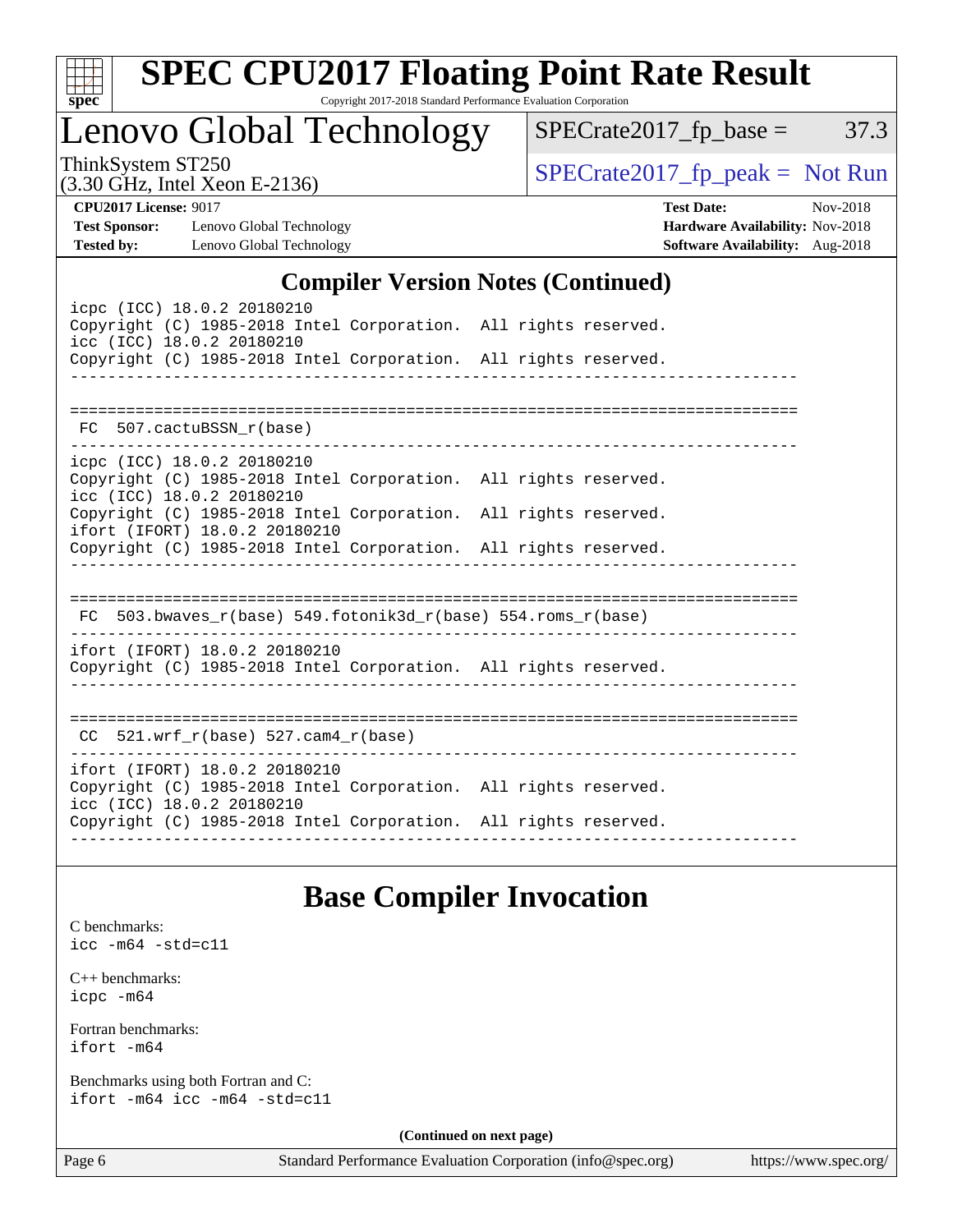

# Lenovo Global Technology

 $SPECTate2017<sub>fp</sub> base =  $37.3$$ 

(3.30 GHz, Intel Xeon E-2136)

ThinkSystem ST250  $SPECrate2017$  fp\_peak = Not Run

**[Test Sponsor:](http://www.spec.org/auto/cpu2017/Docs/result-fields.html#TestSponsor)** Lenovo Global Technology **[Hardware Availability:](http://www.spec.org/auto/cpu2017/Docs/result-fields.html#HardwareAvailability)** Nov-2018 **[Tested by:](http://www.spec.org/auto/cpu2017/Docs/result-fields.html#Testedby)** Lenovo Global Technology **[Software Availability:](http://www.spec.org/auto/cpu2017/Docs/result-fields.html#SoftwareAvailability)** Aug-2018

**[CPU2017 License:](http://www.spec.org/auto/cpu2017/Docs/result-fields.html#CPU2017License)** 9017 **[Test Date:](http://www.spec.org/auto/cpu2017/Docs/result-fields.html#TestDate)** Nov-2018

# **[Base Compiler Invocation \(Continued\)](http://www.spec.org/auto/cpu2017/Docs/result-fields.html#BaseCompilerInvocation)**

[Benchmarks using both C and C++](http://www.spec.org/auto/cpu2017/Docs/result-fields.html#BenchmarksusingbothCandCXX): [icpc -m64](http://www.spec.org/cpu2017/results/res2018q4/cpu2017-20181210-10144.flags.html#user_CC_CXXbase_intel_icpc_64bit_4ecb2543ae3f1412ef961e0650ca070fec7b7afdcd6ed48761b84423119d1bf6bdf5cad15b44d48e7256388bc77273b966e5eb805aefd121eb22e9299b2ec9d9) [icc -m64 -std=c11](http://www.spec.org/cpu2017/results/res2018q4/cpu2017-20181210-10144.flags.html#user_CC_CXXbase_intel_icc_64bit_c11_33ee0cdaae7deeeab2a9725423ba97205ce30f63b9926c2519791662299b76a0318f32ddfffdc46587804de3178b4f9328c46fa7c2b0cd779d7a61945c91cd35)

[Benchmarks using Fortran, C, and C++:](http://www.spec.org/auto/cpu2017/Docs/result-fields.html#BenchmarksusingFortranCandCXX) [icpc -m64](http://www.spec.org/cpu2017/results/res2018q4/cpu2017-20181210-10144.flags.html#user_CC_CXX_FCbase_intel_icpc_64bit_4ecb2543ae3f1412ef961e0650ca070fec7b7afdcd6ed48761b84423119d1bf6bdf5cad15b44d48e7256388bc77273b966e5eb805aefd121eb22e9299b2ec9d9) [icc -m64 -std=c11](http://www.spec.org/cpu2017/results/res2018q4/cpu2017-20181210-10144.flags.html#user_CC_CXX_FCbase_intel_icc_64bit_c11_33ee0cdaae7deeeab2a9725423ba97205ce30f63b9926c2519791662299b76a0318f32ddfffdc46587804de3178b4f9328c46fa7c2b0cd779d7a61945c91cd35) [ifort -m64](http://www.spec.org/cpu2017/results/res2018q4/cpu2017-20181210-10144.flags.html#user_CC_CXX_FCbase_intel_ifort_64bit_24f2bb282fbaeffd6157abe4f878425411749daecae9a33200eee2bee2fe76f3b89351d69a8130dd5949958ce389cf37ff59a95e7a40d588e8d3a57e0c3fd751)

# **[Base Portability Flags](http://www.spec.org/auto/cpu2017/Docs/result-fields.html#BasePortabilityFlags)**

 503.bwaves\_r: [-DSPEC\\_LP64](http://www.spec.org/cpu2017/results/res2018q4/cpu2017-20181210-10144.flags.html#suite_basePORTABILITY503_bwaves_r_DSPEC_LP64) 507.cactuBSSN\_r: [-DSPEC\\_LP64](http://www.spec.org/cpu2017/results/res2018q4/cpu2017-20181210-10144.flags.html#suite_basePORTABILITY507_cactuBSSN_r_DSPEC_LP64) 508.namd\_r: [-DSPEC\\_LP64](http://www.spec.org/cpu2017/results/res2018q4/cpu2017-20181210-10144.flags.html#suite_basePORTABILITY508_namd_r_DSPEC_LP64) 510.parest\_r: [-DSPEC\\_LP64](http://www.spec.org/cpu2017/results/res2018q4/cpu2017-20181210-10144.flags.html#suite_basePORTABILITY510_parest_r_DSPEC_LP64) 511.povray\_r: [-DSPEC\\_LP64](http://www.spec.org/cpu2017/results/res2018q4/cpu2017-20181210-10144.flags.html#suite_basePORTABILITY511_povray_r_DSPEC_LP64) 519.lbm\_r: [-DSPEC\\_LP64](http://www.spec.org/cpu2017/results/res2018q4/cpu2017-20181210-10144.flags.html#suite_basePORTABILITY519_lbm_r_DSPEC_LP64) 521.wrf\_r: [-DSPEC\\_LP64](http://www.spec.org/cpu2017/results/res2018q4/cpu2017-20181210-10144.flags.html#suite_basePORTABILITY521_wrf_r_DSPEC_LP64) [-DSPEC\\_CASE\\_FLAG](http://www.spec.org/cpu2017/results/res2018q4/cpu2017-20181210-10144.flags.html#b521.wrf_r_baseCPORTABILITY_DSPEC_CASE_FLAG) [-convert big\\_endian](http://www.spec.org/cpu2017/results/res2018q4/cpu2017-20181210-10144.flags.html#user_baseFPORTABILITY521_wrf_r_convert_big_endian_c3194028bc08c63ac5d04de18c48ce6d347e4e562e8892b8bdbdc0214820426deb8554edfa529a3fb25a586e65a3d812c835984020483e7e73212c4d31a38223) 526.blender\_r: [-DSPEC\\_LP64](http://www.spec.org/cpu2017/results/res2018q4/cpu2017-20181210-10144.flags.html#suite_basePORTABILITY526_blender_r_DSPEC_LP64) [-DSPEC\\_LINUX](http://www.spec.org/cpu2017/results/res2018q4/cpu2017-20181210-10144.flags.html#b526.blender_r_baseCPORTABILITY_DSPEC_LINUX) [-funsigned-char](http://www.spec.org/cpu2017/results/res2018q4/cpu2017-20181210-10144.flags.html#user_baseCPORTABILITY526_blender_r_force_uchar_40c60f00ab013830e2dd6774aeded3ff59883ba5a1fc5fc14077f794d777847726e2a5858cbc7672e36e1b067e7e5c1d9a74f7176df07886a243d7cc18edfe67) 527.cam4\_r: [-DSPEC\\_LP64](http://www.spec.org/cpu2017/results/res2018q4/cpu2017-20181210-10144.flags.html#suite_basePORTABILITY527_cam4_r_DSPEC_LP64) [-DSPEC\\_CASE\\_FLAG](http://www.spec.org/cpu2017/results/res2018q4/cpu2017-20181210-10144.flags.html#b527.cam4_r_baseCPORTABILITY_DSPEC_CASE_FLAG) 538.imagick\_r: [-DSPEC\\_LP64](http://www.spec.org/cpu2017/results/res2018q4/cpu2017-20181210-10144.flags.html#suite_basePORTABILITY538_imagick_r_DSPEC_LP64) 544.nab\_r: [-DSPEC\\_LP64](http://www.spec.org/cpu2017/results/res2018q4/cpu2017-20181210-10144.flags.html#suite_basePORTABILITY544_nab_r_DSPEC_LP64) 549.fotonik3d\_r: [-DSPEC\\_LP64](http://www.spec.org/cpu2017/results/res2018q4/cpu2017-20181210-10144.flags.html#suite_basePORTABILITY549_fotonik3d_r_DSPEC_LP64) 554.roms\_r: [-DSPEC\\_LP64](http://www.spec.org/cpu2017/results/res2018q4/cpu2017-20181210-10144.flags.html#suite_basePORTABILITY554_roms_r_DSPEC_LP64)

# **[Base Optimization Flags](http://www.spec.org/auto/cpu2017/Docs/result-fields.html#BaseOptimizationFlags)**

[C benchmarks](http://www.spec.org/auto/cpu2017/Docs/result-fields.html#Cbenchmarks): [-xCORE-AVX2](http://www.spec.org/cpu2017/results/res2018q4/cpu2017-20181210-10144.flags.html#user_CCbase_f-xCORE-AVX2) [-ipo](http://www.spec.org/cpu2017/results/res2018q4/cpu2017-20181210-10144.flags.html#user_CCbase_f-ipo) [-O3](http://www.spec.org/cpu2017/results/res2018q4/cpu2017-20181210-10144.flags.html#user_CCbase_f-O3) [-no-prec-div](http://www.spec.org/cpu2017/results/res2018q4/cpu2017-20181210-10144.flags.html#user_CCbase_f-no-prec-div) [-qopt-prefetch](http://www.spec.org/cpu2017/results/res2018q4/cpu2017-20181210-10144.flags.html#user_CCbase_f-qopt-prefetch) [-ffinite-math-only](http://www.spec.org/cpu2017/results/res2018q4/cpu2017-20181210-10144.flags.html#user_CCbase_f_finite_math_only_cb91587bd2077682c4b38af759c288ed7c732db004271a9512da14a4f8007909a5f1427ecbf1a0fb78ff2a814402c6114ac565ca162485bbcae155b5e4258871) [-qopt-mem-layout-trans=3](http://www.spec.org/cpu2017/results/res2018q4/cpu2017-20181210-10144.flags.html#user_CCbase_f-qopt-mem-layout-trans_de80db37974c74b1f0e20d883f0b675c88c3b01e9d123adea9b28688d64333345fb62bc4a798493513fdb68f60282f9a726aa07f478b2f7113531aecce732043) [C++ benchmarks:](http://www.spec.org/auto/cpu2017/Docs/result-fields.html#CXXbenchmarks) [-xCORE-AVX2](http://www.spec.org/cpu2017/results/res2018q4/cpu2017-20181210-10144.flags.html#user_CXXbase_f-xCORE-AVX2) [-ipo](http://www.spec.org/cpu2017/results/res2018q4/cpu2017-20181210-10144.flags.html#user_CXXbase_f-ipo) [-O3](http://www.spec.org/cpu2017/results/res2018q4/cpu2017-20181210-10144.flags.html#user_CXXbase_f-O3) [-no-prec-div](http://www.spec.org/cpu2017/results/res2018q4/cpu2017-20181210-10144.flags.html#user_CXXbase_f-no-prec-div) [-qopt-prefetch](http://www.spec.org/cpu2017/results/res2018q4/cpu2017-20181210-10144.flags.html#user_CXXbase_f-qopt-prefetch) [-ffinite-math-only](http://www.spec.org/cpu2017/results/res2018q4/cpu2017-20181210-10144.flags.html#user_CXXbase_f_finite_math_only_cb91587bd2077682c4b38af759c288ed7c732db004271a9512da14a4f8007909a5f1427ecbf1a0fb78ff2a814402c6114ac565ca162485bbcae155b5e4258871) [-qopt-mem-layout-trans=3](http://www.spec.org/cpu2017/results/res2018q4/cpu2017-20181210-10144.flags.html#user_CXXbase_f-qopt-mem-layout-trans_de80db37974c74b1f0e20d883f0b675c88c3b01e9d123adea9b28688d64333345fb62bc4a798493513fdb68f60282f9a726aa07f478b2f7113531aecce732043) [Fortran benchmarks](http://www.spec.org/auto/cpu2017/Docs/result-fields.html#Fortranbenchmarks): [-xCORE-AVX2](http://www.spec.org/cpu2017/results/res2018q4/cpu2017-20181210-10144.flags.html#user_FCbase_f-xCORE-AVX2) [-ipo](http://www.spec.org/cpu2017/results/res2018q4/cpu2017-20181210-10144.flags.html#user_FCbase_f-ipo) [-O3](http://www.spec.org/cpu2017/results/res2018q4/cpu2017-20181210-10144.flags.html#user_FCbase_f-O3) [-no-prec-div](http://www.spec.org/cpu2017/results/res2018q4/cpu2017-20181210-10144.flags.html#user_FCbase_f-no-prec-div) [-qopt-prefetch](http://www.spec.org/cpu2017/results/res2018q4/cpu2017-20181210-10144.flags.html#user_FCbase_f-qopt-prefetch) [-ffinite-math-only](http://www.spec.org/cpu2017/results/res2018q4/cpu2017-20181210-10144.flags.html#user_FCbase_f_finite_math_only_cb91587bd2077682c4b38af759c288ed7c732db004271a9512da14a4f8007909a5f1427ecbf1a0fb78ff2a814402c6114ac565ca162485bbcae155b5e4258871) [-qopt-mem-layout-trans=3](http://www.spec.org/cpu2017/results/res2018q4/cpu2017-20181210-10144.flags.html#user_FCbase_f-qopt-mem-layout-trans_de80db37974c74b1f0e20d883f0b675c88c3b01e9d123adea9b28688d64333345fb62bc4a798493513fdb68f60282f9a726aa07f478b2f7113531aecce732043) [-auto](http://www.spec.org/cpu2017/results/res2018q4/cpu2017-20181210-10144.flags.html#user_FCbase_f-auto) [-nostandard-realloc-lhs](http://www.spec.org/cpu2017/results/res2018q4/cpu2017-20181210-10144.flags.html#user_FCbase_f_2003_std_realloc_82b4557e90729c0f113870c07e44d33d6f5a304b4f63d4c15d2d0f1fab99f5daaed73bdb9275d9ae411527f28b936061aa8b9c8f2d63842963b95c9dd6426b8a) [Benchmarks using both Fortran and C](http://www.spec.org/auto/cpu2017/Docs/result-fields.html#BenchmarksusingbothFortranandC): [-xCORE-AVX2](http://www.spec.org/cpu2017/results/res2018q4/cpu2017-20181210-10144.flags.html#user_CC_FCbase_f-xCORE-AVX2) [-ipo](http://www.spec.org/cpu2017/results/res2018q4/cpu2017-20181210-10144.flags.html#user_CC_FCbase_f-ipo) [-O3](http://www.spec.org/cpu2017/results/res2018q4/cpu2017-20181210-10144.flags.html#user_CC_FCbase_f-O3) [-no-prec-div](http://www.spec.org/cpu2017/results/res2018q4/cpu2017-20181210-10144.flags.html#user_CC_FCbase_f-no-prec-div) [-qopt-prefetch](http://www.spec.org/cpu2017/results/res2018q4/cpu2017-20181210-10144.flags.html#user_CC_FCbase_f-qopt-prefetch) [-ffinite-math-only](http://www.spec.org/cpu2017/results/res2018q4/cpu2017-20181210-10144.flags.html#user_CC_FCbase_f_finite_math_only_cb91587bd2077682c4b38af759c288ed7c732db004271a9512da14a4f8007909a5f1427ecbf1a0fb78ff2a814402c6114ac565ca162485bbcae155b5e4258871) [-qopt-mem-layout-trans=3](http://www.spec.org/cpu2017/results/res2018q4/cpu2017-20181210-10144.flags.html#user_CC_FCbase_f-qopt-mem-layout-trans_de80db37974c74b1f0e20d883f0b675c88c3b01e9d123adea9b28688d64333345fb62bc4a798493513fdb68f60282f9a726aa07f478b2f7113531aecce732043) [-auto](http://www.spec.org/cpu2017/results/res2018q4/cpu2017-20181210-10144.flags.html#user_CC_FCbase_f-auto) [-nostandard-realloc-lhs](http://www.spec.org/cpu2017/results/res2018q4/cpu2017-20181210-10144.flags.html#user_CC_FCbase_f_2003_std_realloc_82b4557e90729c0f113870c07e44d33d6f5a304b4f63d4c15d2d0f1fab99f5daaed73bdb9275d9ae411527f28b936061aa8b9c8f2d63842963b95c9dd6426b8a)

**(Continued on next page)**

| Page 7<br>Standard Performance Evaluation Corporation (info@spec.org)<br>https://www.spec.org/ |  |
|------------------------------------------------------------------------------------------------|--|
|------------------------------------------------------------------------------------------------|--|